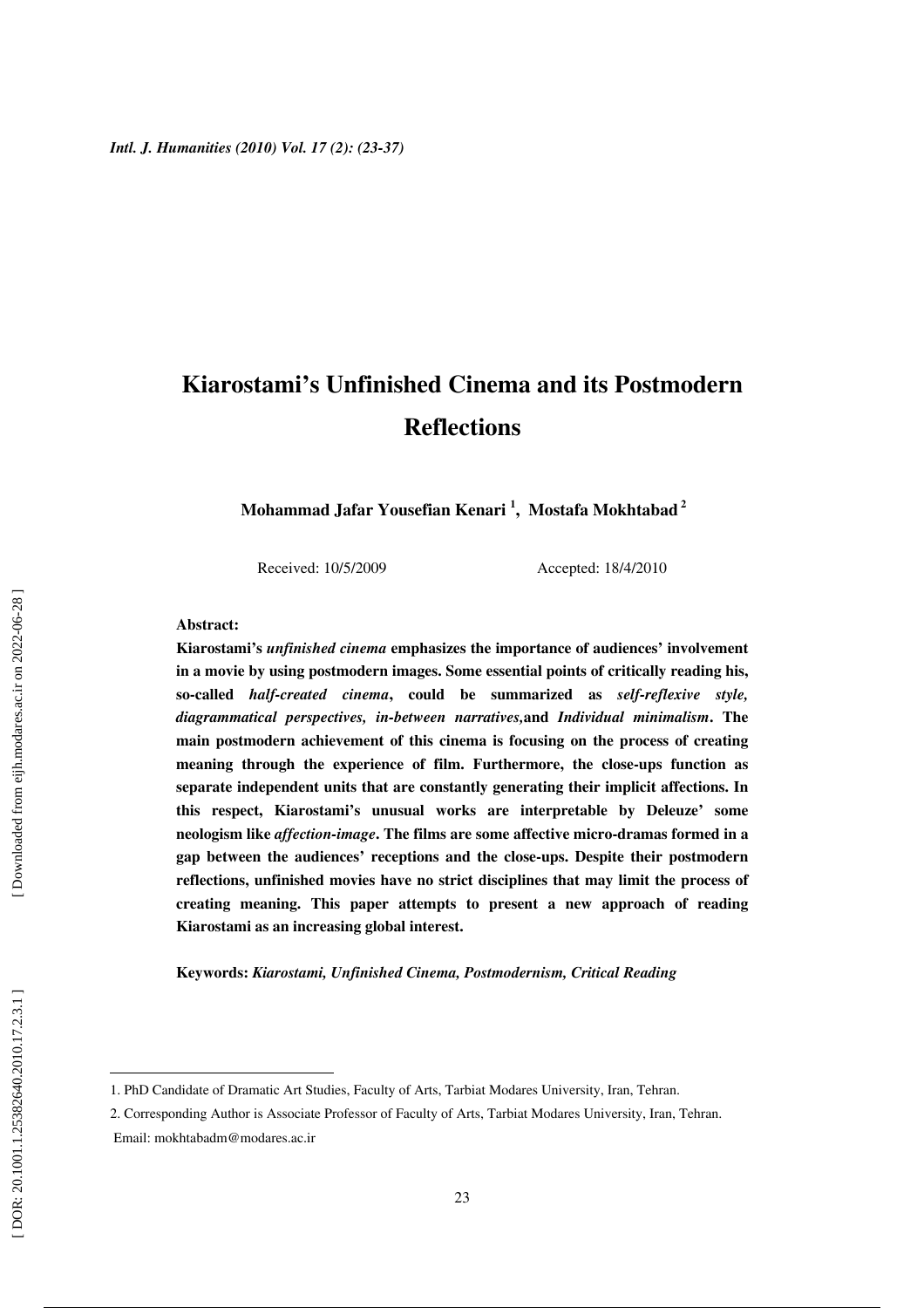## **Introduction**

Iranian cinema, after 1979 revolution, has found a good chance to express itself in a global discourse by making use of its national factors. Abbas Kiarostami has played a great role in this expression during the period. His simple realistic films attracted viewers and provided an opportunity for Iranian cinema to show itself as the most significant art in the coming decades.

*Unfinished Cinema,* a project that Kiarostami setup as an approaching vision of cinema, is still in its primary stages. This study attempts to present a different outlook to the project by describing its particularity and studying its typical elements. Appling postmodern strategies, this type of cinema focuses on a progressive role of filmgoers' participation in the process of re-producing the final purpose of a movie. The research begins its enquiry with some historical considerations respecting the role of Iranian new wave and the place of Kiarostami in the world cinema. Exploring the influential aspect of film, as a cultural medium involved in the socio-political changes of Iran, provides a basic background to discuss on the concept of *unfinished cinema.*  Studying the area leads us to reach the factors, which recalls postmodern backgrounds of western literature and arts; puzzle-like narratives, self-reflexive style, diagrammatical perspective of visual sphere and finally, dramatic minimalism are among the most remarkable parameters.

Employing a descriptive methodology, we will then analyze Kiarostami's recent films such as Ten (2002) and Shirin (2007) by using Deleuze's postmodern reading of the close-ups. We will explore a kind of Deluzian *affectionimage* in his latest works. The research will be concluded after depicting new horizons of Kiarostami's *unfinished cinema* and highlighting the audiences' challenge to get a unique place inside the project.

# **Historical Considerations**

Any historical approach to Iranian cinema, limited to its socio-political backgrounds, ignores the role of films in making or changing history.1979 was a historical point for Iranian culture to go beyond the geo-political boundaries and find a global response. The new wave that started in the late 1960s, as a counter movement to Persian mainstream called *Film-e-Farsi*, revitalized itself after the revolution. The historical moment was not simply a political but a cultural at the same time. Iranian movies reflected political images of current history. The pioneer filmmakers shared many common techniques including the use of poetic dialogue and allegorical storytelling dealing with political and philosophical issues. Despite all instabilities, the movies restored cultural effects. In his article about Iranian new wave,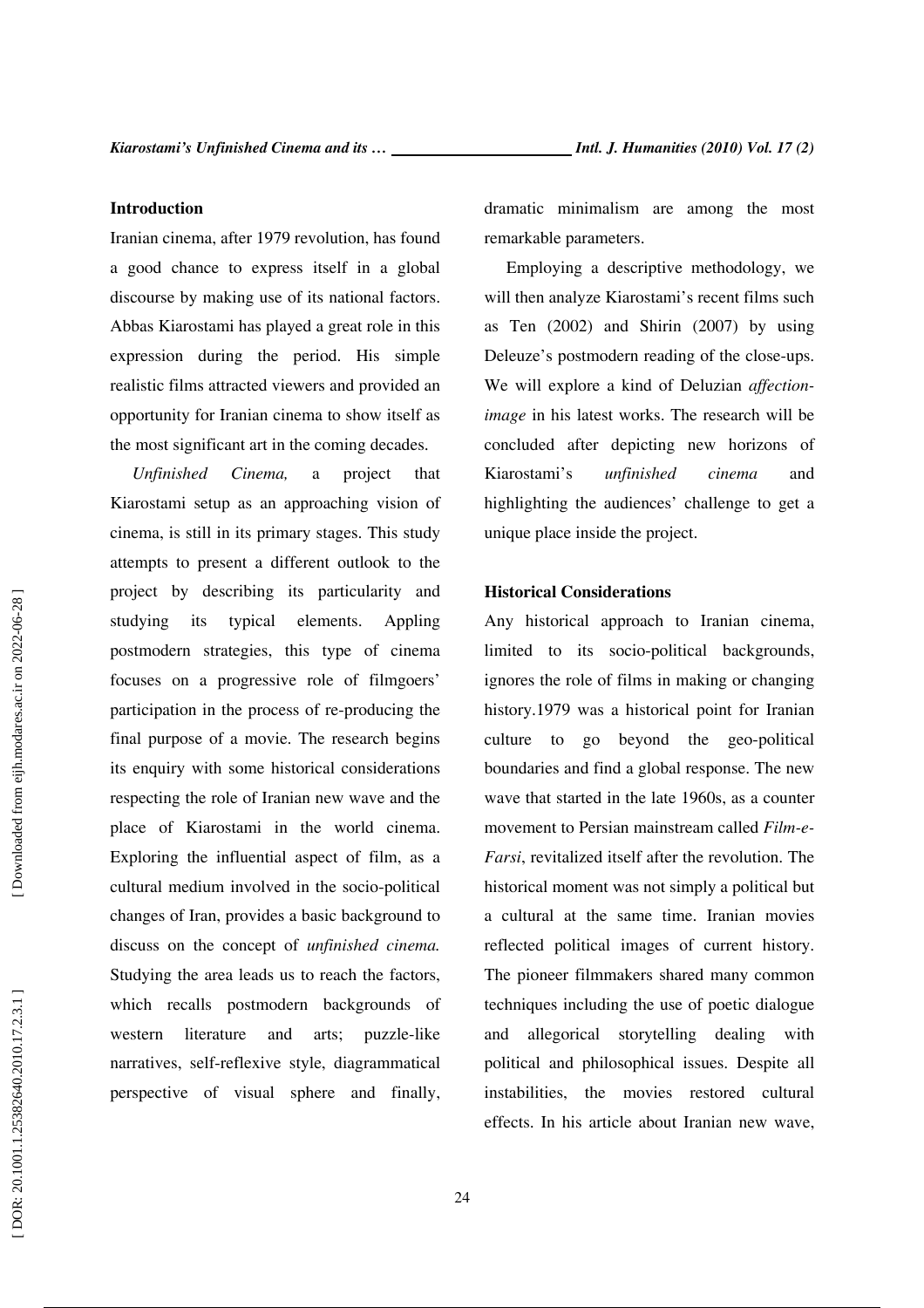David Bordwell focused on this face of making history by movies not politics: "budgets are bare-bones by Western standards, and by using nonfactor and locations, filmmakers have presented post-shah Iranian culture to a world that knew little of it"  $($ Bordwell, 2008, p. 161). Underlining the importance of cultural movies, *Godfrey Cheshire* also believes Iranian cinema deserved to be considered respectfully against Hollywood authority:

*"For Americans who want to look beyond the reductive image of Iran presented by the US media, Iran's cinema offers an alternative that is fascinating, even astonishing, for its artistic sophistication and passionate humanism. At a time when Hollywood has put many national cinemas virtually out of business, and Hollywood itself is dominated by flashy, special effects-laden fantasies, Iran's filmmakers continue to impress world audiences with their distinctive formal ingenuity and dedication to real-life people and problems." 2 (Cheshire,2008)* 

Abbas Kiarostami, today acclaimed as an international filmmaker, is indeed a post revolution effect of Iranian cinema. In 1987, Kiarostami began to gain recognition outside Iran by '*Where is the Friend's Home?'* The film was a first of series which completed through the next decade including *'And Life Goes on'* (1992) and*'Through the Olive Trees'*(1994),called in the West as *the 'Koker Trilogy'* because all three films feature the village of *Koker* in north of Iran. Kiarostami, however, resists the designation, noting that the films put together only by the accident of place. He has suggested it might be more appropriate to consider as a trilogy the latter two titles and*'Taste of Cherry'*(1997), since these, he says, connected by a theme: *the preciousness of life 3* (Kiarostami, 2006). A worldwide reading of Kiarostami's artworks established since then. Most intellectual circles noticed him as a unique cultural measure of approaching Iran at the turn of the century. His simple images of experiencing life in itself and new interpretation of reality led critics to the postmodern reflections of Iranian movies. For instance, *Cheshire* believes "in Kiarostami's universe, it might be said; there are No-things, only relations between things. Likewise, in his cinema: No films, only relations between films-

 $\overline{a}$ 

<sup>1.</sup> David Bordwell, "The Art Cinema as a Mode of Film Practice", in 'Poetics of Cinema', (New York: Routledge, 2008), 161.

<sup>2.</sup> Godfrey Cheshire, " The Iranian Cinema", Beyond the Veil, Firouzan Film, 2008 **Error! Main Document Only.** (accessed Sep 22,2008)

<sup>3.</sup> Abbas Kiarostami, " on Taste of Cherry",Interview by Jamsheed Akrami,and also in Godfrey Cheshire, The Criterion Collection: Taste of Cherry by Abbas Kiarostami,

http://www.criterion.com/asp/release.asp/feature/2007/02/ 23 (accessed July 2006)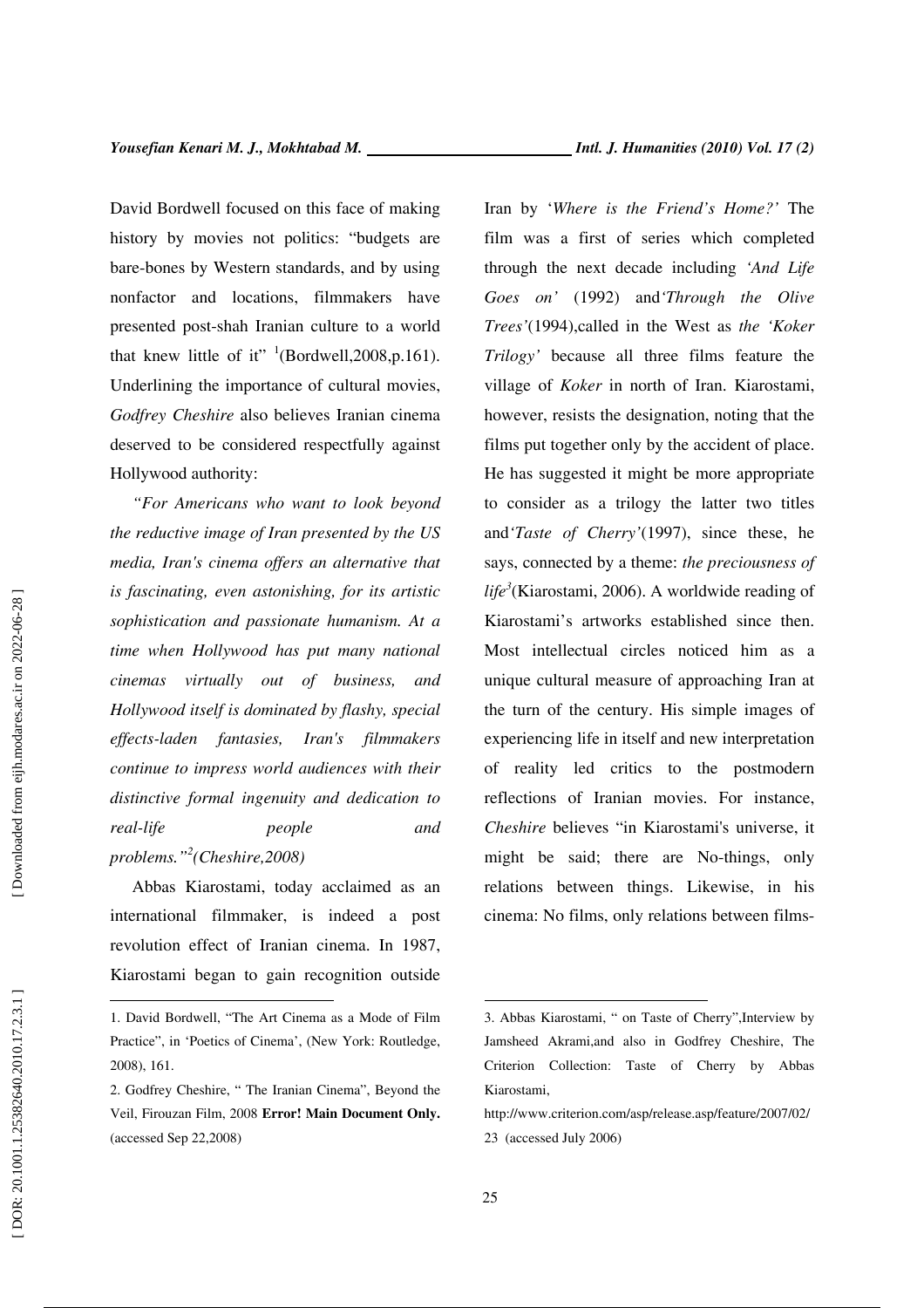- and within them; and between them and  $us$ <sup>''</sup>(Cheshire, 2008).

Compared to some intercontinental filmmakers such as *Satiajit Ray*, *Vittorio de Sica, Eric Rohmer* and *Jacques Tati*, he often employs techniques of his own invention the so-called *Kiarostami's*  $style<sup>2</sup>$ (Kiarostami,2002).In 2006, *The Guardian'*s panel of critics also ranked Kiarostami as the best non- American film director. 3 Bordwell thought that his cinema was a remarkable instance.Its low budget film industry, neorealist themes and characters as well as its natural extreme long shots at the background of ordinary life made Iran as a central point of intellectual studies:

*"Kiarostami himself - superb screenwriter, director of exemplary documentaries and fiction films, and experimenter with portable video and Warholian recording (Ten, 2002; Five Dedicated to Ozu, 2003) – stands as an emblem of a culture in love with cinematic* 

2. "Abbas Kiarostami: Biography". Zeitgeist, the spirit of the time,

http://www.zeitgeistfilm.com/directors/akiarostami (accessed Feb 23,2002)

- 3. Panel of critics, "The world's 40 best directors", *The Guardian*,
- http://www.film.gaurdian.co.uk/features/page/0,11425,108 2823,00htm. (accessed Feb 25,2006)

*artifice but also compelled to bear witness to the lives of ordinary people. Who in the West have predicated that a great cinema, at once humanist and formalist, would have come from Iran?" 4 (Bordwell,2008,p.162)* 

Acclaimed directors such as *Martin Scorsese* have commented, "Kiarostami represents the highest level of artistry in the cinema." 5 (Jeffrie,2005) However, his best praise delivered by *Jean-Luc Godard* who said that Film began with *D.W. Griffith* and ended with Kiarostami.<sup>6</sup>(Boni,2008)

## **Unfinished Project of Cinema**

*Unfinished project of modern cinema* is the first Kiarostami's official reaction against author– based approaches that considered a huge gap between the filmmaker and the audience. After two decades of filmmaking as well as experiencing different styles, he reached particular functions of filmgoers' relation to film, in absence of filmmaker. His personal perception is strongly associated with the

 $\overline{a}$ 

<sup>1.</sup> Godfrey Cheshire, "Taste of Cherry", The Creterion Collection, Firouzan Film 2008,

http://firouzanfilm.com/articles &essays/taste of cherry/godfrey cheshire.html (accessed Sep 22,2008)

<sup>4.</sup> David Bordwell, Poetics of Cinema, p. 162

<sup>5.</sup> Stuart Jeffrie (Jeffries 2005)s, "Abbas Kiarostami - Not A Martyr", *The Guardian*,

http://www.countercurrent.org/arts-jefferies250405.htm (accessed April 26,2005)

<sup>6.</sup> Francesco Boni, "Biography for Abbas Kiarostami", IMDB Mini Biography,

http://www.imdb.com/AbbasKiarostami/biography.htm (accessed Sep15,2008)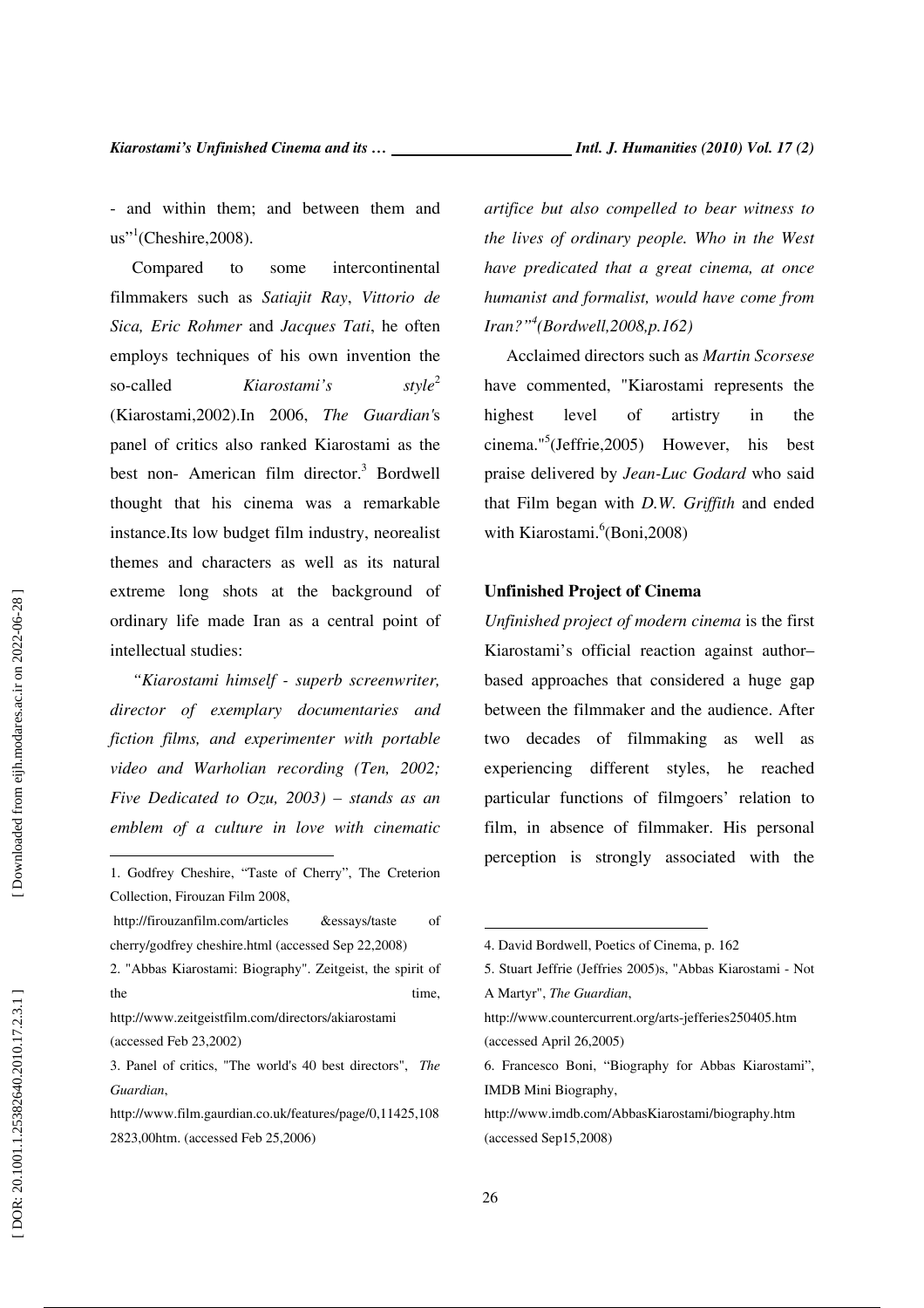$\overline{a}$ 

"reader-response theory"<sup>1</sup> (Guerin, 2005, pp. 35-361)of modern literature and the *"Unfinished project of Modernity," philosophically. 2 (Best and Kellner,1991,p.234).* It must be said that Kiarostami's reading is, of course, an intuitive judgment rather than considering the facts or presuppositions.*"Unfinished cinema"* or "halfcreated cinema" is indeed his first practical attempt to depict ambiguous limits of a postmodern way of watching and reading the images. The audience is considered as a focal point of this uncompleted cinema. It is the main factor of constructing narrative sequences and discovering its own closed or open endings.

The designation, *unfinished cinema,* was first claimed at *Paris Odeon Theatre* in Kiarostami's text for centenary of cinema on December 1995. He hoped to achieve a new cinematic vision by which the directors would be reflected through the mirror of audiences' interventions. 3 (Kiarostami,2008).It means when we reveal a film's imaginary world to the audience, they each try to create their own

3. Abbas Kiarostami, 'An Unfinished Cinema', Text Written for the Centenary of Cinema, distributed at Odon Theatre,paris,1995;also could be found in New Yorkers film official selection, May 2008.

http://newyorkersfilm.com/wind\_pk.pdf (accessed May 26,2008)

world through the wealth of their own experiences. As a filmmaker, he relies on this creative intervention for, otherwise, the film and the audience will die together. Well-made stories, he stated, have one major defect:

*"They work too well to allow the audience to intervene. It is a fact that films without a story are not very popular with audiences, yet a story also requires gaps, empty spaces like in a crossword puzzle, voids that it is up to the audience to fill in; or, like a private detective in a thriller to discover. I believe in a type of cinema that gives greater possibilities and time to its audience; a half-created cinema, an unfinished cinema that attains completion through the creative spirit of the audience, so resulting in hundreds of films. It belongs to the members of that audience and corresponds to their own world. The world of each work, of each film recounts a new truth. In the darkened theatre, we give everyone the chance to dream and to express his dream freely." 4 (Kiarostami,1995)* 

Some essential characteristics of this type of cinema are therefore as follows*:* 

**Self-reflexive style)** Unfinished film is an art form reflecting its preceding images dialectically. *Stephen Bransford* contends that Kiarostami's films do not contain references to the work of other directors, but do include a myriad of references to his own work.

<sup>1.</sup> Wilfred I. Guerin…, 5th ed, *A Handbook of Critical Approaches to Literature* (Oxford, 2005), 10:[350-361].

<sup>2.</sup> Steven Best and Douglas Kellner, "Postmodern Theory; Critical Interrogations," (London, The McMillan Press, 1991) 7:234.

<sup>4.</sup> Abbas Kiarostami, 'An Unfinished Cinema',1995.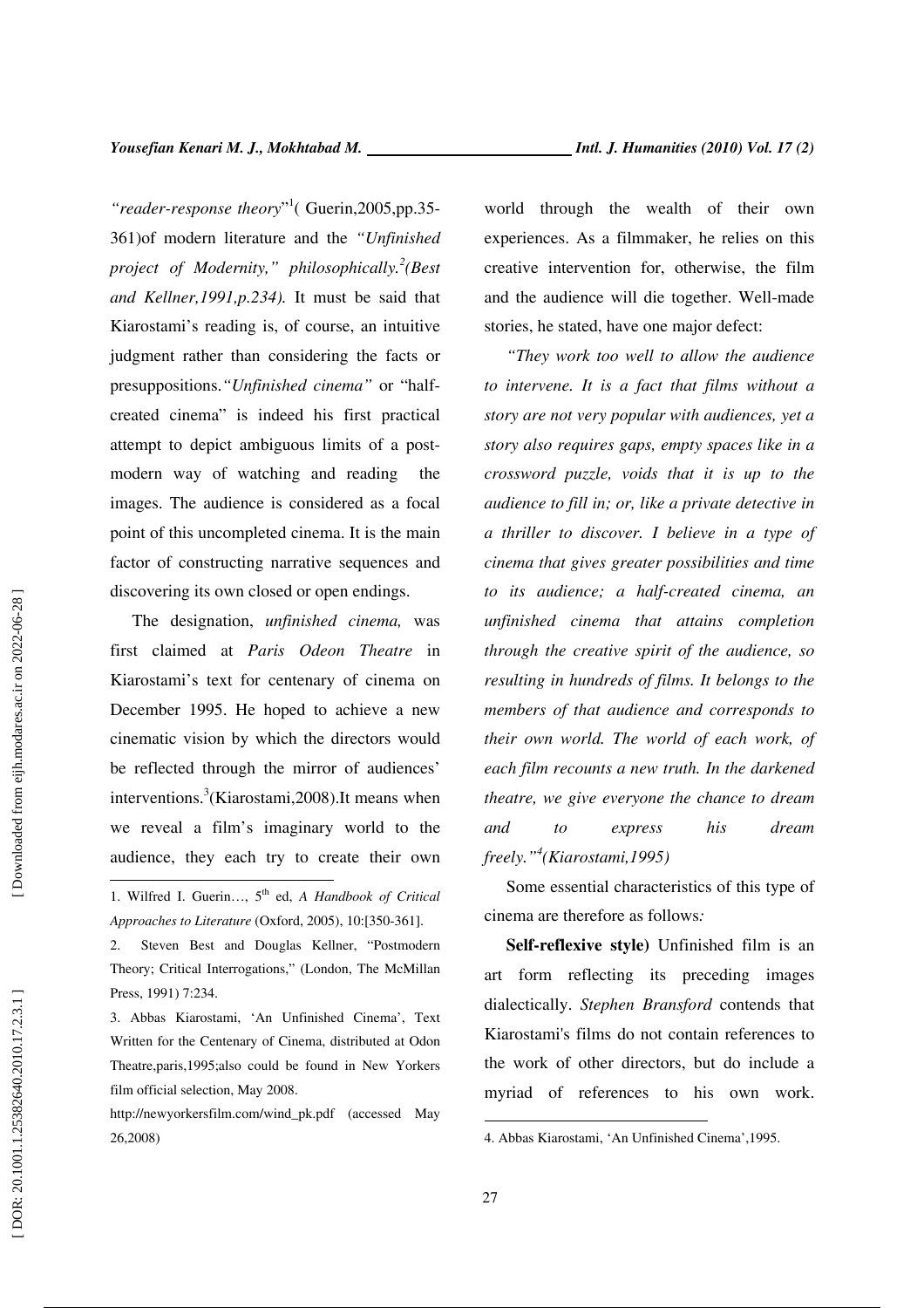*Bransford* believes his films are often fashioned into an ongoing dialectic: one film reflecting on and partially demystifying an earlier film. 1 (Bransford, 2003) Dialectical modes of his style seem to be a result of conceptualizing the nature within an eternal cycle of reflecting the life on the death and vice versa. Kiarostami's images are hence entirely suspended between fiction and real life, opening film to new formal horizons.<sup>2</sup>(Perez,2005)

**Diagrammatical perspectives)**The visual sphere of this type of cinema is regularly associated with geometric forms. The critic*, Adrian Martin,* underlines Kiarostami's direct perception of the world, identifying his cinema as being "*diagrammatical*". Literal "*diagrams*" inscribed in the landscape, such as the famous zigzagging pathway in the *Koker Trilogy*, indicates*"geometry of forces of life and of the world."* For *Martin*, these forces are neither complete order, nor complete chaos but rather what lies between these poles.<sup>3</sup>(Le Cain, 2003)

/contents/03/29/kiarostami\_rural\_space\_and\_place.html (accessed Mar 29,2003) (Fergus 2003) (Kiarostami 1995) 2. Gilberto Perez, "where is the Director?", Sight &Sound, May 5,2005 http://www.bfi.org.uk/sightandsound/issue/2005/05/05

3. Maximillian Le Cain, "Kiarostami: The Art of Living," review of documentary film 'Kiarostami:the Art of

**In-between narratives)**The work of these films is found in an ambiguity, an *'inbetweeness'* that avoids superficial endings and calls upon the viewer to consider what he or she is seeing – a cinema of idea that stimulates and, indeed, demands thoughts rather than directly expressing it. 4 (Martin, 2008) Unfinished film is in fact the product of juxtaposing sub-narratives that call audience to participate in the process of creating multiple meaning. *Jamsheed Akrami* explains the notion of Kiarostami's films as remaining *'half-finished'*, the viewer being called upon to finish the film in his or her mind, to answer the questions that it poses with the result that each film is a different film for each different viewer. 5 (Akrami,2008)

**Individual minimalism)**This type of cinema often employs minimal effects of sounds and images. In recent years, Kiarostami has increasingly trimmed down the size of his films that reduces the film making experience from a collective endeavor to a purer, more basic form of artistic

<sup>1.</sup> Stephen Bransford, "Days in the Country: Representations of Rural Space ...", Sense of Cinema, http://www.sensesofcinema.com

Living', by Pat Collins and Fergus Dally,filmIrland,2003, http://filmirland.com /reviews/08/28/fdoc.html (accessed Aug 28,2008)

<sup>4.</sup> Adrian Martin, "kiarostami: the Art of Living", reviewed by Maximillian Le Cain, 2008.

<sup>5.</sup> Jamsheed Akrami, "Cooling Down a 'Hot Medium'", Iran Heritage Foundation, (Next page)…

<sup>…</sup>http://iranharitage.com/kiarostamiconference/abstracts\_ full.html (accessed Sep 22,2008)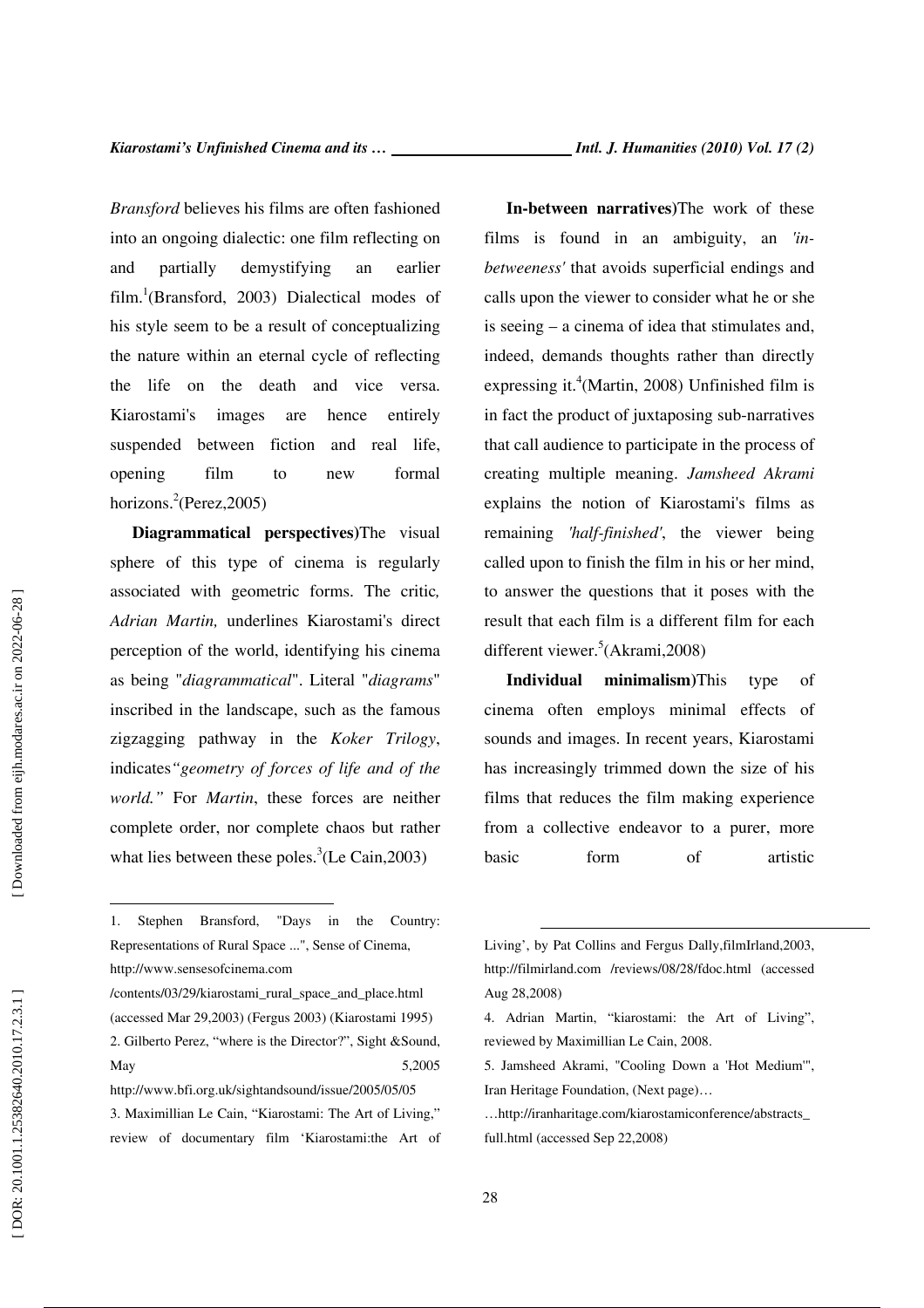expression. 1 (Akrami,2003) Kiarostami himself quoted in relation to his individual style of minimalism:

*"My films have been progressing towards a certain kind of minimalism, even though it was never intended. Elements, which can be eliminated, have been eliminated. Somebody who referred to the paintings of Rembrandt and his use of light pointed this out to me: some elements are highlighted while others are obscured or even pushed back into the dark. Moreover, it's something that we do - we bring out elements that we want to emphasize. I'm not claiming or denying that I have done such a thing but I do believe in [Robert] Bresson's method of creation through omission, not through addition." 2 (Nancy,1999,p.82)* 

Considerable disapproval may yet enter this cinematic approach. In spite of desire to natural evolution, *unfinished cinema* is a particular type which adapting itself to hardly key elements of postmodernism. It is obvious that Kiarostami's practical method of reading the world through the movies needs to be first improved more theoretically by him before experimentally by the audience. The audience has in fact an ironic role in this type of cinema. While any thing is supposed to be aimed to the audience, he or she often aims to find simply traditional surface meaning inside the film.

#### **Postmodern Reflections**

*Unfinished cinema* is a project being created constantly. Although Kiarostami is inclined to direct experience of objectivity in time and space, like Bazin's perception of reality<sup>3</sup>(Bazin, 1972), but his audience is a creator, not a created. Expressing non-located face of the meaning, this type of cinema shows postmodern reflections. The most important of these reflections could be reviewed in the audiences' role during the visual experience of films. A film of this type is not actually produced by the filmmaker, but by the audience. Cinematic time and space of each film strongly depends on viewers' position and their historical moment of watching it. They are the spectators, who re-create the defined yet unfinished sphere and show resistance to any definite conclusion. The most important postmodern achievement of this cinema is focusing on the process of creating meaning through the experience of film. Entering into the imaginary world, the audiences change the

 $\overline{a}$ 

<sup>1.</sup> Jamsheed Akrami, 'Kiarostami: The Art of Living', film by Collins and Fergus,2003

<sup>2.</sup> Jean-Luc (Nancy 1999) (Guerin 2005) Nancy, "On Evidence: *Life and Nothing More*, by Abbas Kiarostami", *Discourse*21.1 (1999), p.82.

<sup>3.</sup> Andre Bazin (Bazin 1967 &1972), 'What is Cinema?', selected and trans. Hugh Gray, 2 vols., (Berkeley, Los Angeles and London: University of California Press, 1967 &1972).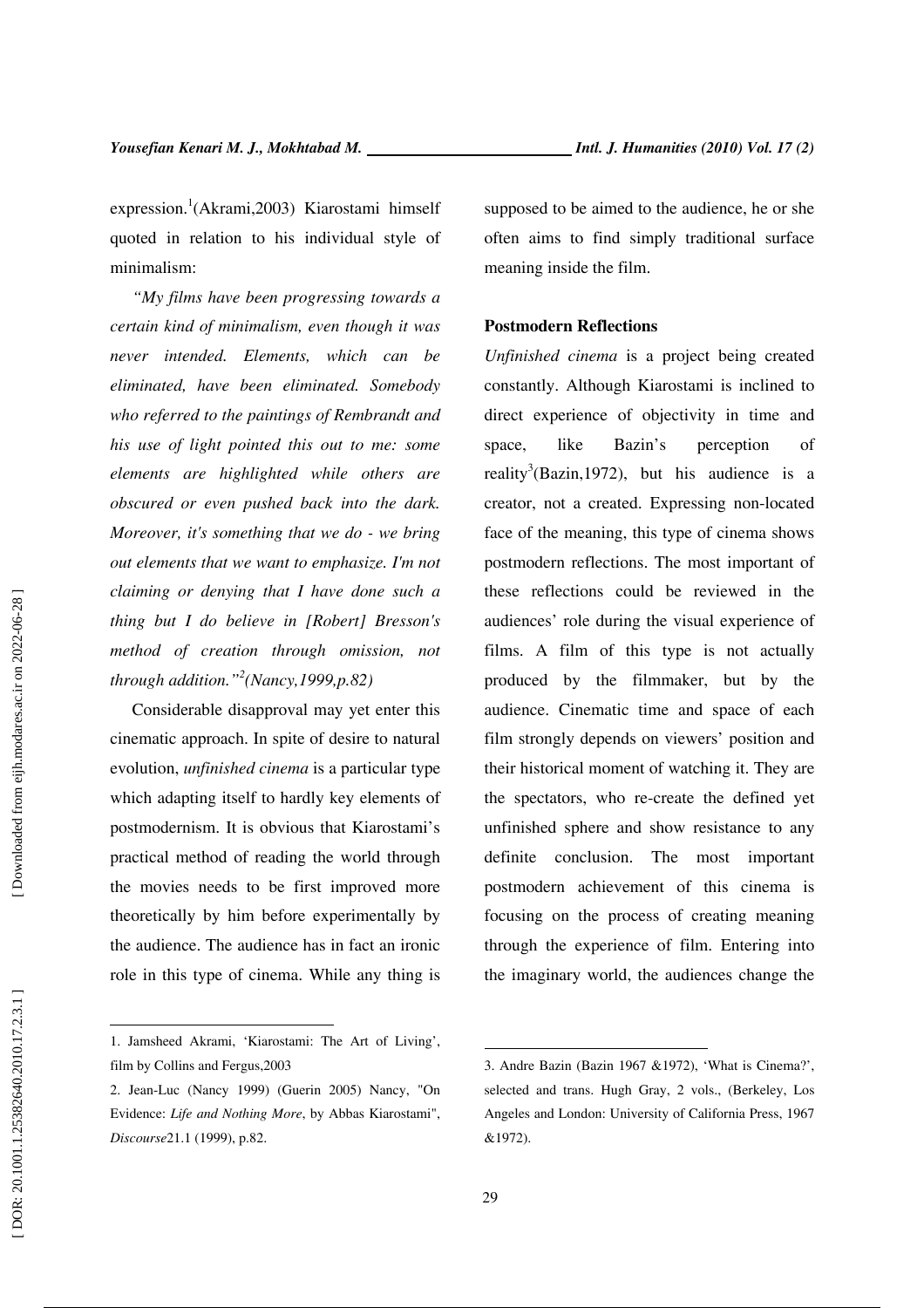conditions of interpretation and greatly influence common practice of reading a movie.

In a sense, an *unfinished movie* is needless of critics or theoreticians, but always committed to an interactive dialogue between the audience and the artwork, with or without any critic or even the filmmaker. That is why Kiarostami's films are sometimes difficult to grasp. Some critics like *Jonathan Rosenbaum* tried to explain the issue saying, "there's no getting around the fact that the movies of Abbas Kiarostami divide audiences—in this country, in his native Iran, and everywhere else they're shown." 1 (Rosenbaum,2006). Rosenbaum argues that disagreements and controversy over Kiarostami's movies have arisen from his style of filmmaking because what in Hollywood would count as essential narrative information is frequently missing from his films. Camera placement, likewise, often defies standard audience expectations. In the closing sequences of *Life and Nothing More (1992)* and *Through the Olive Trees (1994)*, the audience is forced to imagine missing scenes. In *Homework* (1989) and *Close-Up (1990)*, parts of the sound track have been masked, or drop in and out. In fact, the subtlety of Kiarostami's form of cinematic

http://

 $\overline{a}$ 

expression is resistant to critical analysis.<sup>2</sup>(Saeed-Vafa and and Rosenbaum,2003,pp.13-14).

**Kiarostami and Deleuze)** Our postmodern reading of Kiarostami's works are deeply inspired by *Gilles Deleuz*'s thesis on *movement* and his second commentary on *Bergson* in 'Cinemal'.<sup>3</sup> Re-reading Bergson's Matter and *Memory (1911)*, He argued that we find ourselves, in our cinematic perception mode, faced with the exposition of a world where image is equal to movement. The sets of what appears, he called, *cinematic image*. We cannot say that one image acts on other or reacts to another. There is nothing moved which is distinct from executed or received movement. Every thing, that is to say every image is indistinguishable from its actions and reactions; this is universal variation. Every image is merely a road by which pass, in every direction, the modifications disseminated throughout the immensity of the universe. Every cinematic image acts on others and reacts to others, on all their facets at once and by all their elements. 4

In his surprising micro-analysis of postmodern *subject,* Deleuze employs a

<sup>1.</sup> Jonathan Rosenbaum, "Fill In The Blanks", Chicago Reader,

www.chicagoreaders,com/movies/archives/1998/0598.htm (accessed May 05,2006)

<sup>2.</sup> Mehrnaz Saeed-Vafa and Jonathan Rosenbaum,'Abbas Kiarostami', (Urbana and Chicago:university of Illinois press,2003),pp13-14.

<sup>3.</sup> Gilles Deleuze, ' Cinema 1',ed., trans.Hugh Tamlinson and Barbara Habberjam, ( London: Continuum,2005) 58- 68.

<sup>4.</sup> Gilles Deleuze, 'Cinema 1',ed.,2005, p.60.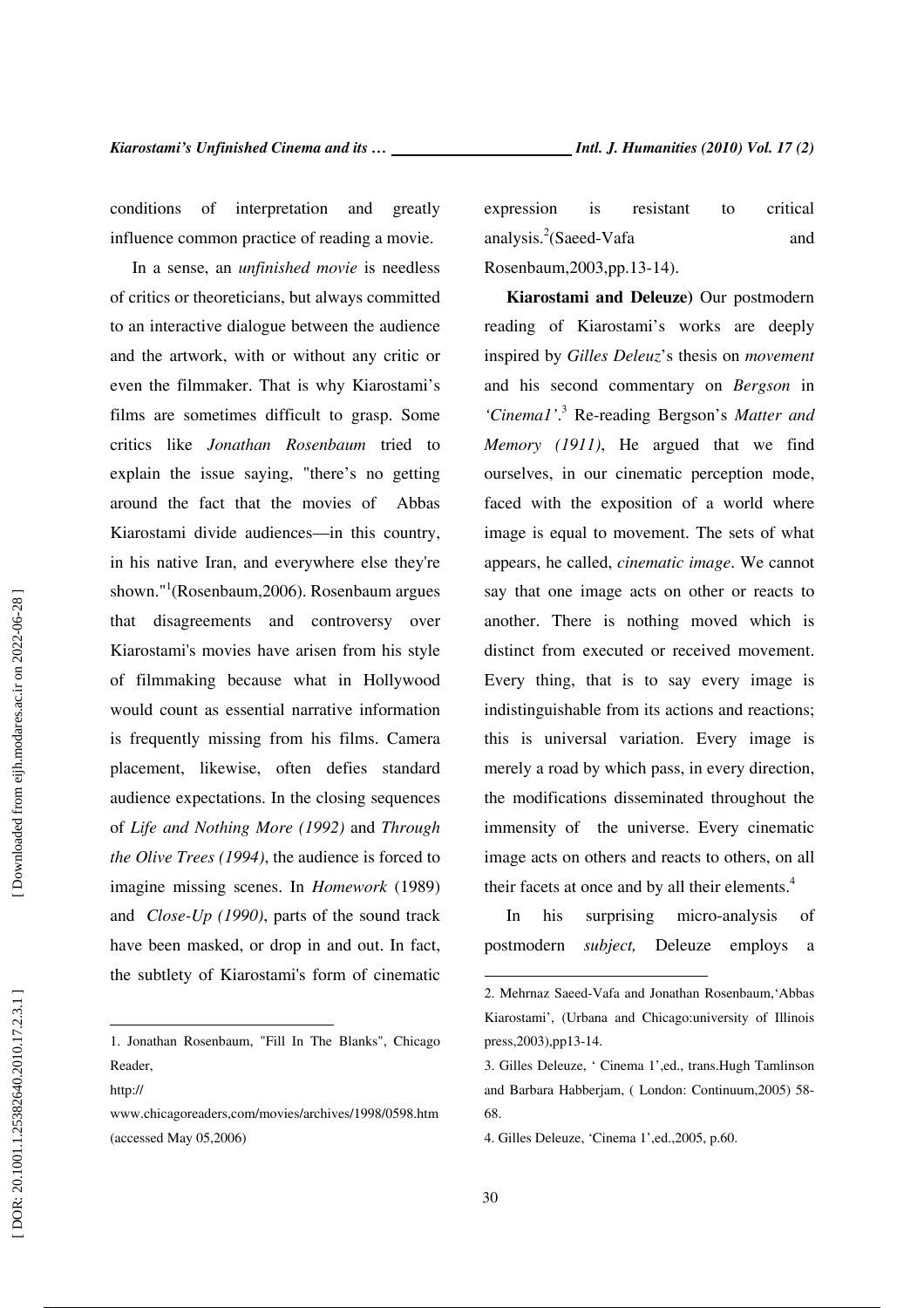philosophical apparatus which could be traced back in some avant-garde views such as *Mark Rothko, Samuel Beckett, Jean Luc Godard*. In his distinctive view, everything functions at the time, but along with pauses and ruptures, breakdowns and failures, halting and short circuits, distances and fragmentations, within an *entire* that never succeeds in bringing its various parts together so as to form a whole. That is why, for Kiarostami' readers, the breaks in the process of image making are so much productive. The event could be only the category of multiplicity, in *Deleuzian* term, used as a substantive and going beyond the *One*  and *Many*, an affirmation that is irreducible to any sort of unity.<sup>1</sup>

The *p*ostmodern reflections of *unfinished cinema* are partly seen in the close-ups. In fact, the focal point of these reflections in Kiarostami's works is the close-up. *Ten (2002)* and *Shirin (2007)* are the most remarkable examples among his latest films. Both employing a huge series of close-ups, they have created some narratives that are really bizarre but affective. In Kiarostami's *unfinished cinema*, the close-ups function as separate independent units that are constantly generating their implicit affections. Each film, in this respect, works like an organism consist of huge

assembled micro-organs. Montage has a key role in systematizing the whole and linking the units. The close-ups provide reasonable opportunities, regardless their contents, to reconstruct a particular (non) narrative in a cinematic time and space. In a sense, the nature of structure in *unfinished cinema* is deeply related to the close-ups assemblage.

This unusual kind of applying the close-ups somewhat reminds us a *Deleuz's* reading of their affective polarities *(power and quality)* in *Griffith*'s and *Eisenstein*'s cinema. *Eisenstein*  suggested that the close-up was not merely one type of image among others, but gave an affective reading of the whole film. *Deleuze*  thought that this was true of the *affectionimage*<sup>2</sup>; "the affection-image is the close-up, and the close-up is the face..."<sup>3</sup> (Deleuze,2005,p.89). It is both a type of image and a component of all images, but that is not all there is to it. He tried then to explain in what sense the close-up is identical to the whole affection-image. In search of extracting poles, which can guide the readers, Deleuze traced the affection-image from the magnified faces:

*"Let us start from an example which is not a face; a clock which is presented to us in closeup several times. Such an image does indeed* 

 $\overline{a}$ 

<sup>1.</sup> Gilles Deleuze and Felix Guattari, 'Anti-Oedipus', ed., trans. Robert Hurley,Mark Seem and Helen R.Lane, (London: continuum, 2004) 45

<sup>2.</sup> That which occupies the gap between an action and reaction, that which absorbs an external action and reacts on the inside.

<sup>3.</sup> Gilles Deleuze, 'Cinema 1', 7th ed.,2005, p89.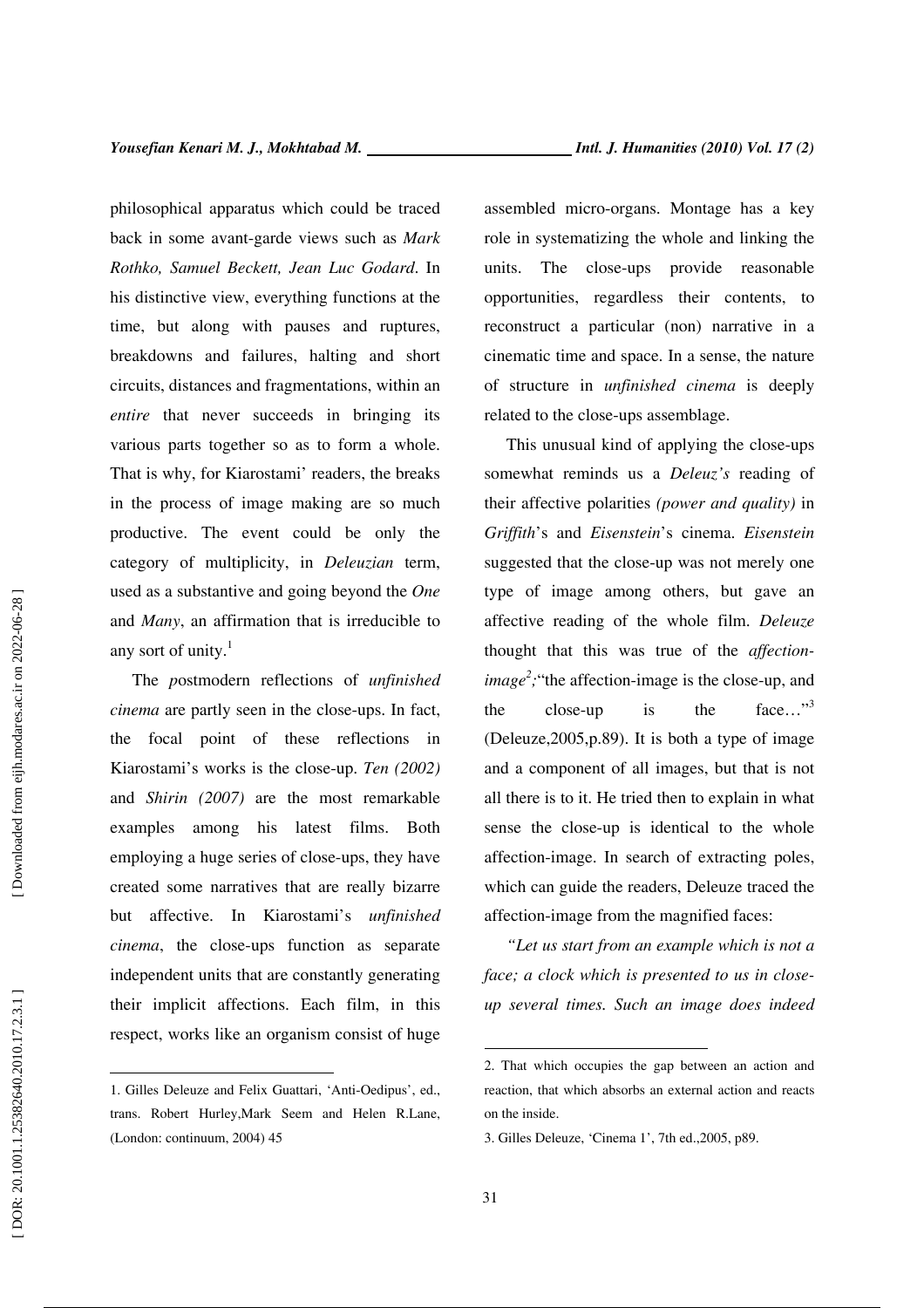*two poles. On the one hand, it has hands moved by micro-movements, at least virtual ones, even if we are shown it once, or several times at long intervals: the hands necessarily form part of an Intensive series, which marks an ascent towards…or tends towards a critical instant, prepares a paroxysm. On the other hand, it has a face receptive immobile surface, receptive plate of inscription, impassive suspense; it is a reflecting and reflected unity. 1 (Deleuze,2005.p.89)* 

It is the combination of a reflecting, immobile unity and of intensive expressive movements,which constitutes the affect. Each time we discover these two poles in somethingreflecting surface and intensive micromovements- we can say that this thing has been treated as a face; it has been envisaged, and in turn it stares at us, it looks at us even if it does not resemble a face. Hence, the close-up of the clock does in the same way. As for the face itself, we will not say that the close-up deals with it or subjects it to some kind of treatment; there is no close-up of the face, the face is in itself close-up, the close-up is by itself face and both are affect, *affection-image* . 2 (Deleuze,2005, p.90)

The unusual close-ups of Iranian actresses in *Shirin*(2007) somehow function as the same way of Deleuze's reading. *Shirin* is a long version of three minutes short film called *Romeo* (2006). We are facing here with more than a hundred women's reactions to the romantic scenes of Zeffirelli's *Romeo and Juliet* (1968). Kiarostami attempts to use the sounds and visual effects separately, each as an independent artwork. This is a developed idea of cutting the sounds in an imaginary perspective that first invented by Godard and *New Wave* filmmakers in 1960s. *Shirin*'s images are a repeating series of the close-ups which are being applied in (non) narrative sphere as the long (visual) reactions to the long (sound) actions. The film in fact is a huge composition of images, pictures, music, and sounds. Their reflexive mode expresses a pure affective quality of Deleuze's micro-narratives and close-ups.

Kiarostami has long practiced a 'micro' (or minimal) mode of cinema, in resistance to the *Hollywood* model and its imitators. He is indeed the creator of some *affective* microdramas that have been formed in a gap between the audiences' receptions and the close-ups. Multiple readings of these films are, in a sense, the results of a *rupture* between the action and the reaction occupied by the *affection-image*. In Deleuze's view, moreover, everything functions at the time, but along with pauses and ruptures, breakdowns and failures, halting and short circuits, distances and fragmentations, within an entire that never succeeds in bringing its

<sup>1.</sup> Gilles Deleuze, 'Cinema 1', 7th ed.,2005, p89.

<sup>2.</sup> Gilles Deleuze, 'Cinema  $1^\circ$ ,  $7^\text{th}$  ed.,  $2005$ , p.90.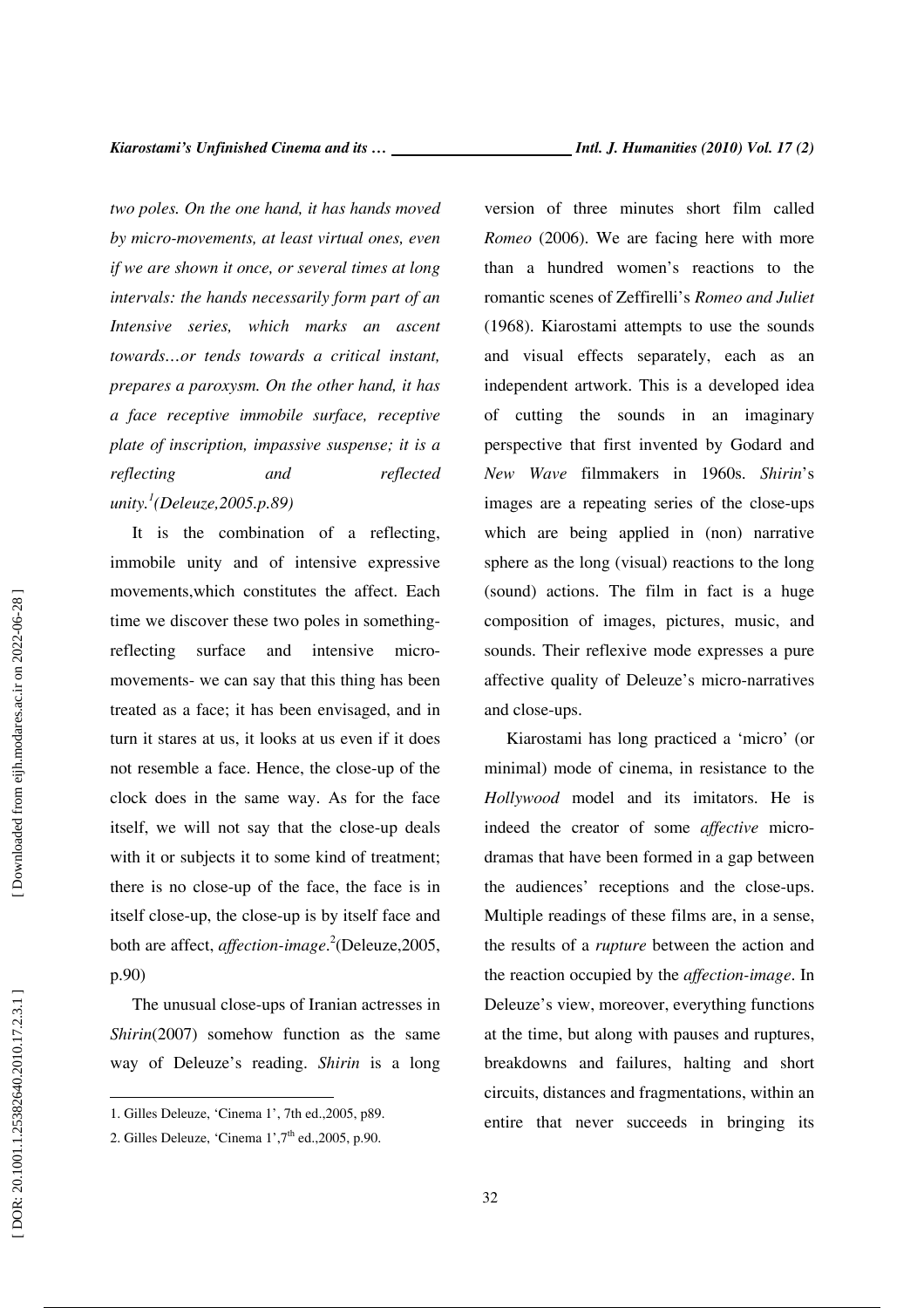various parts together to form a whole. That is because, perhaps, the breaks in the process of image making for Kiarostami' readers are so much productive. It could be only the category of multiplicity, in Deleuzian term, used as a substantive and going beyond the One and Many, an affirmation that is irreducible to any sort of unity.<sup>1</sup>(Deleuze and Guattari, 2004, p.45)

*Ten* (2002), for instance, is a film which resists simple definition. In Kiarostami's *Ten*, a micro-narrative structure is revealed where "[he] is not afraid to let a scene wander off in an unexpected, seemingly random direction, to let each scene become a self-enclosed ministory of its own."<sup>2</sup>(Rapfogal, 2001) However, *Ten* is not merely an evolution of this (episodic) tendency, but in fact, exhibits a far more radical and self-conscious narrative structure. In *Ten,* Kiarostami adopts a *serial* narrative structure, one composed of ten discrete units, which count backwards in inter-titles rendered as (digital) film-leader graphics. *Ten* is an exercise in *serial* narration where the feature film represents an accumulation of micro-narratives – ten car trips through a series of deleuzian close-ups. This mode of narration demands an audience to

assume a more interactive role. The audience need to backtrack, to revisit material, to identify repetitions and points of difference, establishes a very different dynamic, a structure similar to a spiral in which the effects of nuances are explored rather than a linear narrative that offers a single movement towards resolution.<sup>3</sup>(King, 2005, p.97) In this respect, Kiarostami has long practiced a 'micro'oriental mode of half-created cinema, in resistance to the Hollywood model and its imitators. In fact, he uses cine-conceptual installations that their patterns are open to subtle manipulation and transformation. *Ten(2002)* is such a film assembled from ten separate 'modules' of cinematic time. Each module is internally composed by cutting between the two fixed angles supplied by dashboard-cam. Thus, in *Ten,* compositional principles of repetition and variation are evident at both the macro-scale (the order, duration and repetition of story modules) and micro-scale (variation of film language within a single module). The shape of *Ten* is a deceptively complex one, beyond a simple linearity, implied by its serial structure.

In 2003, Kiarostami also directed *Five: Dedicated to Ozu,* a poetic feature which contained no dialogue or characterization whatsoever. It consists of five long shots of the natural landscape, which are single-take

 $\overline{a}$ 

<sup>1.</sup> Gilles Deleuze and Felix Guattari, 'Anti-Oedipus', ed., trans. Robert Hurley,Mark Seem and Helen R.Lane, (London: continuum, 2004) 45.

<sup>2.</sup> Rapfogel, J.,"A Mirror Facing a Mirror" in *Senses of Cinema* no. 17 (Nov-Dec. 2001)

http://www.sensesofcinema.com/contents/01/17/close\_up. html, Accessed September 12, 2006

<sup>3.</sup> King, G., *American Independent Cinema,* ( London: I.B. Tauris & Co Ltd, 2005): 97.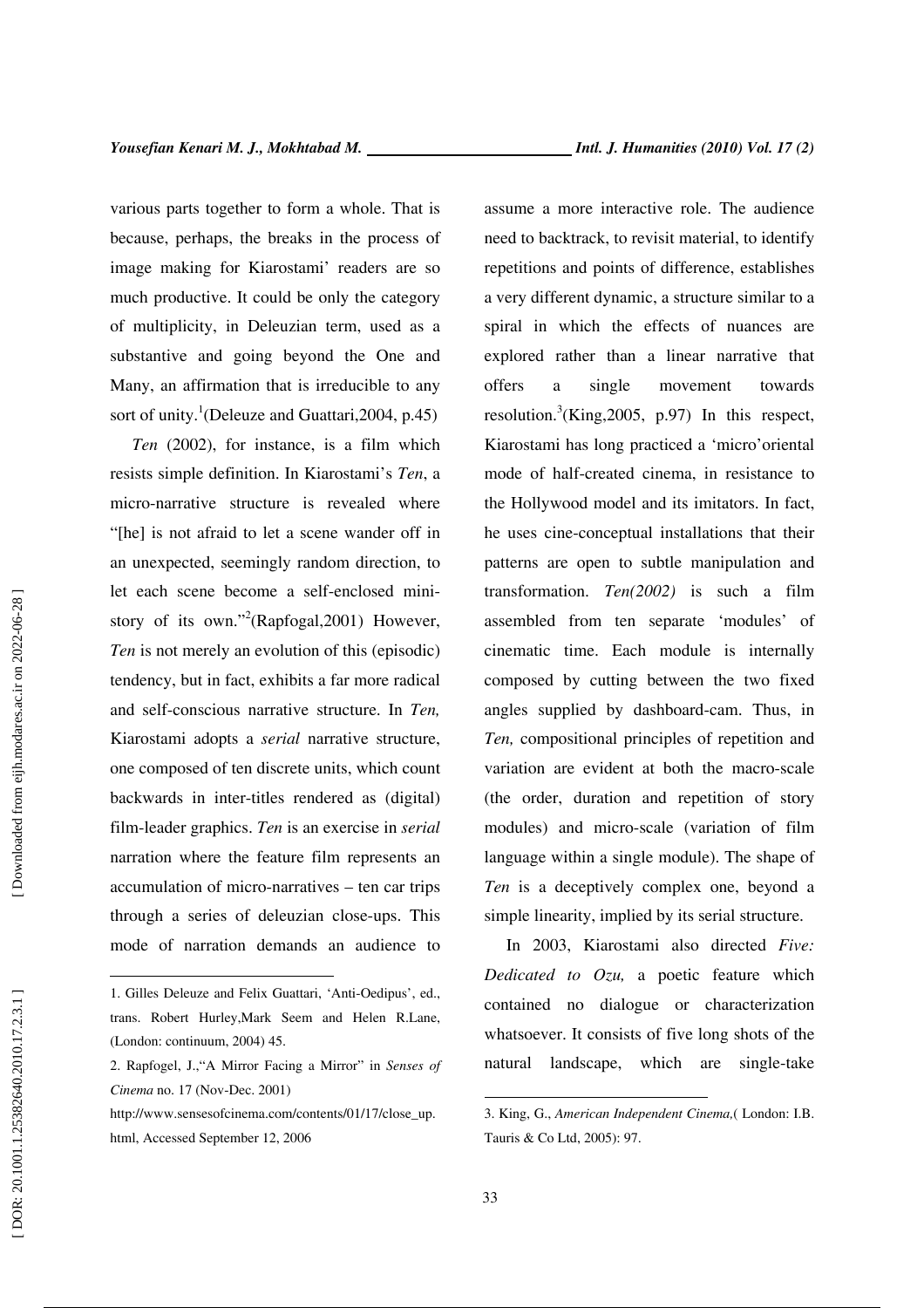sequences along the shores of the Caspian Sea. Although the film lacks a clear storyline, Geoff Andrew argues that the film is *more than just pretty pictures*:

*"Assembled in order, they comprise a kind of abstract or emotional narrative arc, which moves evocatively from separation and solitude to community, from motion to rest, near-silence to sound and song, light to darkness and back to light again, ending on a note of rebirth and regeneration." 1 (Andrew,2005,pp.73-4)* 

#### **Kiarostami and Future Audience**

In sum, Abbas Kiarostami and his *unfinished cinema* project are facing a lot of challenge. The risk of audiences' overcompensating for their absence by mediating too much in the project is still a main concern of this cinema. This danger itself causes another discussion about the filmgoers' commitment or noncommitment to the experimental regulations of unfinished films. Answering to these aesthetic questions is unavoidable: Where is the limit of participating in artwork? Is the sensible relativity in the nature of these films, reliable or dependable? How must we grasp the multiple meanings of *unfinished cinema* in a postmodern condition? Is there any stability? How should we separate the surface or deep readings of unusual films such as *Shirin, Five* and *Ten*?

These all are the problems that their responses will make clear the future of Kiarostami's *unfinished cinema*. In 21<sup>st</sup> century, we are facing with a new generation of digitalized audiences that love their experience of virtual realities in a cinematic labyrinth such as *Matrix* (2001). The general audiences of future cinema are looking for their own favorite meanings in a complex web of the computerized interactive paths. Their expected dramatic world is indeed a world full of computer game actions. The visual literacy of these audiences seems to help them being actively engaged the game, but passively displaces the reception. They no longer pass time on deep thinking- unless they pass game stages by a password or move forward in an adventurous, risky way.

Realistically, it is necessary to declare that Kiarostami's position will be remained unique and different in new era. While his *unfinished cinema* attempts to involve the general audiences but it always receives an alternative response, sometimes so much praising it or even blaming it. Ironically, the next generation of audiences will decide on the future of *unfinished cinema*, like Kiarostami's prediction, not the critics or even filmmakers. Again, the playful computerized films of Hollywood's new mainstream will reduce the deep readings of the work to the superficial pleasures. The next audiences of cinema will be the current

<sup>1.</sup> Geoff Andrew, *Ten*, (London: BFI Publishing, 2005), pp. 73–4.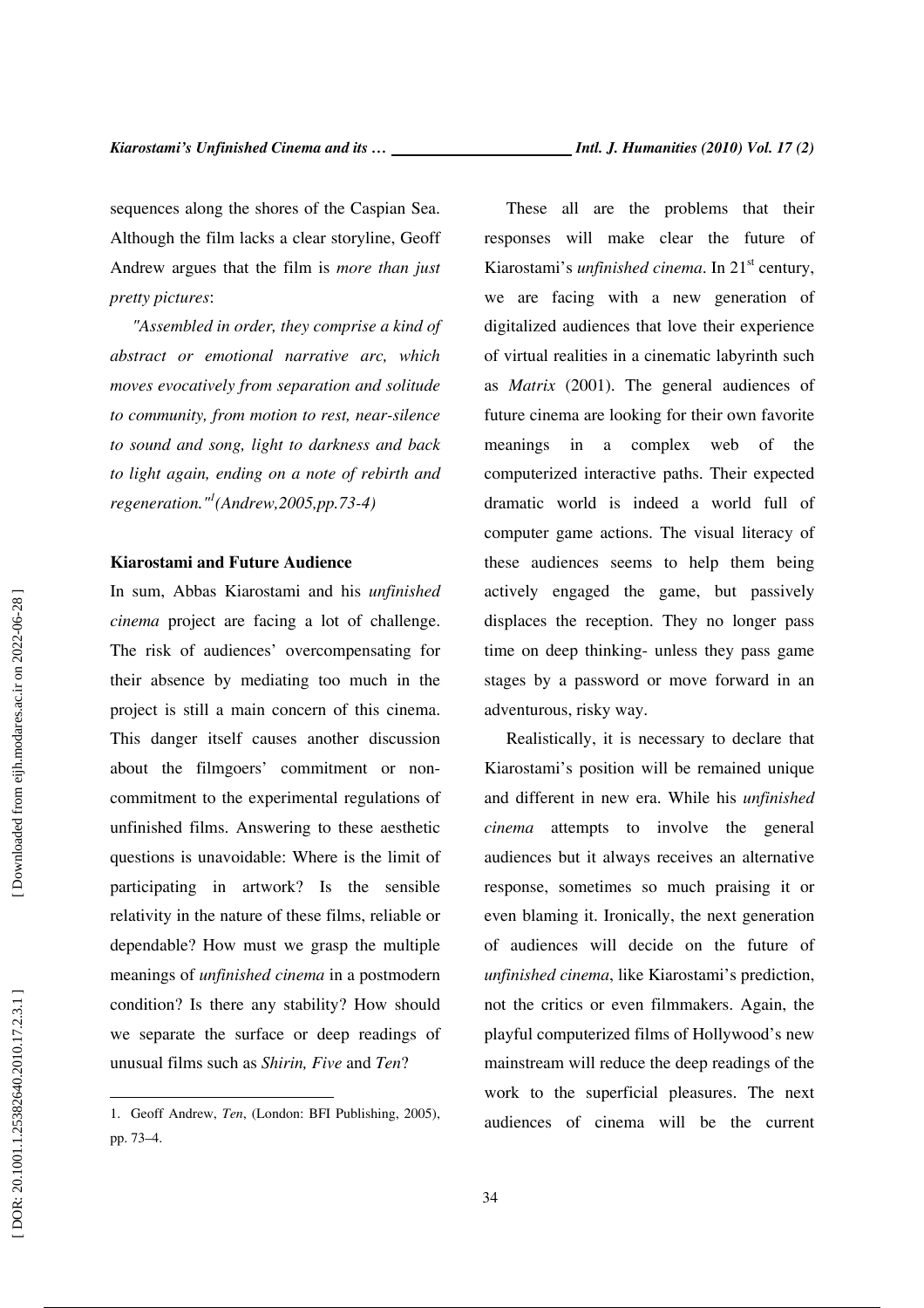teenagers who need an ongoing entertainment. The final question is that if the *unfinished cinema*, basically, needs to locate exact place of the audience, or it will become accustomed to the playmates as the next audiences.

In spite of all these problems, Kiarostami's *unfinished cinema* is certainly worth a study because of its implicit effects of postmodernism even if Kiarostami's respects to the future audiences never find a respectful response, mutually. His text for the centenary of cinema is concluded as follows:

*"In cinema's next century, respect of the audience as an intelligent and constructive element is inevitable. To attain this, one must perhaps move away from the concept of the audience as the absolute master. The director must also be the audience of his own film. For one hundred years, cinema has belonged to the filmmaker. Let us hope that now the time has come for us to implicate the audience in its second century." 1 (Kiarostami,1995)* 

# **Conclusion**

 $\overline{a}$ 

Kiarostami's *unfinished cinema* has great ability to enter an interactive dialogue with the global audiences. A part of its accessible ability is the direct result of Kiarostami's postmodern reading of the absolute objectivity and the nature of image. His low budget, nonconventional style of filmmaking provides the readers to have their own possible reception, or at least intervention. The active role of audience in reproducing different meanings of an unfinished film never means as a natural disorder or an interpretive confusion, but it indicates a particular vision of Kiarostami to his audiences. The readers of *unfinished cinema* hence are those who are changing the interpretive disciplines of current movies. In this view, Kiarostami and his unusual films such as *Shirin* and *Ten*, are at least the first steps of using national images in the same direction of global expectations. That is why the global vision of *unfinished cinema* is so important for its inventor.

On the other hand, it is necessary not to forget that the project is still shaping itself and needs to be regulated optimistically. Some concerns of this cinema turn to the limits of audiences' share in reading the meaning. It is obvious that universal visual culture continuously is changing and a new spectator is emerging now, with an alternative mode of cinematic reaction. A natural progression of this project completely depends on its tolerance for the audiences today called *digital playmates*.

Despite all these implications and, of course, postmodern reflections of *unfinished cinema*, Kiarostami is still a prominent portrait of Iranian culture and arts. Even if the future audiences do not simply approve his half-

Downloaded from eijh.modares.ac.ir on 2022-06-28

<sup>1.</sup> Abbas Kiarostami, 'An Unfinished Cinema', 1995.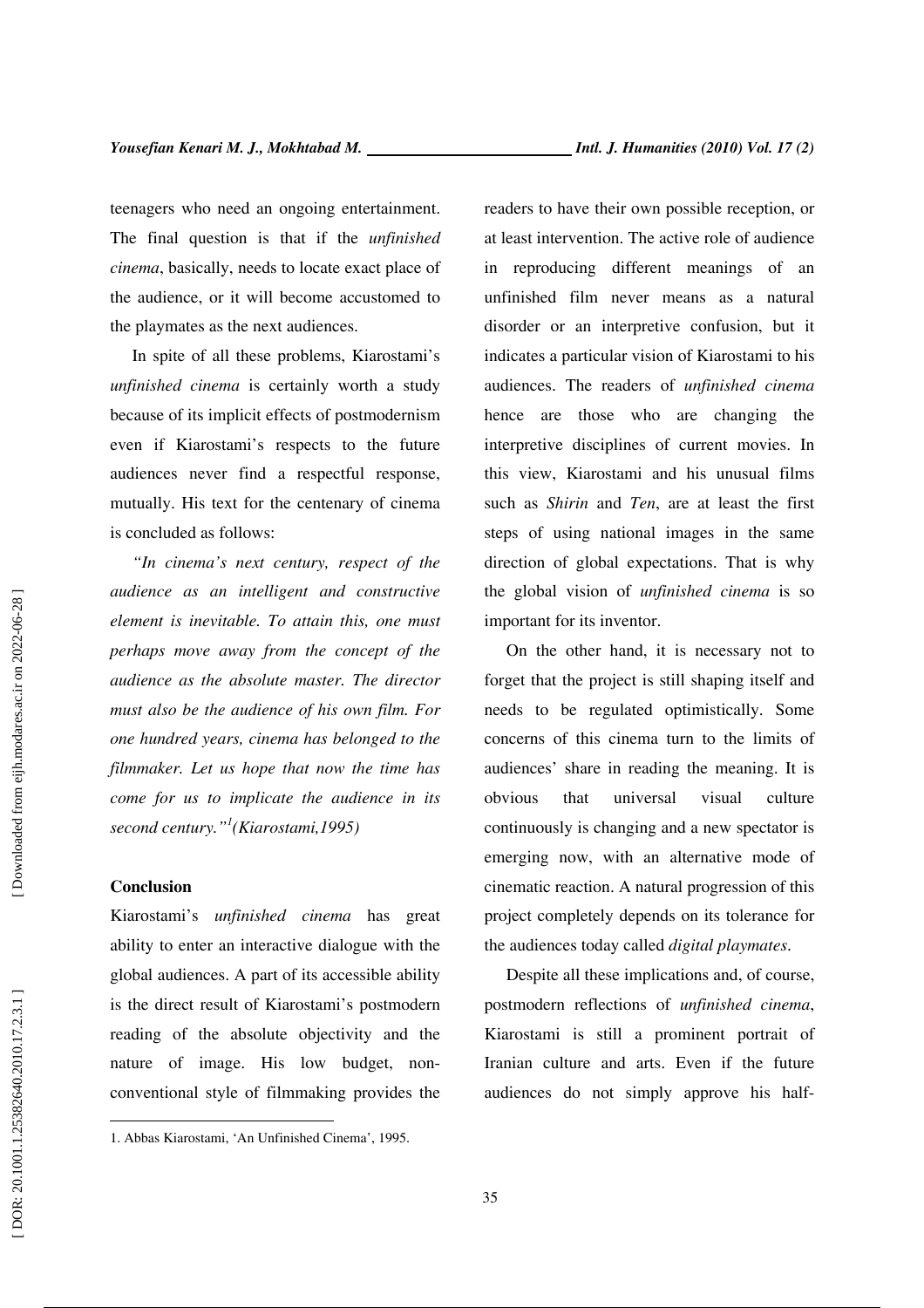created films as another objects of knowledge, but the plan must go on alternatively.

# **References:**

- [1] Andrew, Geoff.(2005). *Ten.* London: BFI Publishing.
- [2] Bazin, Andre.(1972). *What is Cinema.* Los Angeles and London: Berkeley, 1967 &1972.
- [3] Bordwell, David.(2008). *Poetics of Cinema; The Art Cinema as a Mode of Film Practice.* New York: Routledge.
- [4] Deleuze, Gilles.(2005). *Cinema 1.* 7th. Translated by Hugh Tamlinson and Barbara Haberjam. Vol. 1. 2 vols. London: Continuum.
- [5] *Collins.(2003).Kiarostami: the Art of Living.* Directed by Collins and Fergus. 2003.
- [6] Guattari, Gilles Deleuze and Felix.(2004). *Anti-Odipus.* 5. Translated by Robert Hurley and Mark Seem. London: Continuum.
- [7] Guerin, Wilfred I.(2005). *A Handbook of Critical Approaches to Literature.* 5. London: Oxford.
- [8] Jeffries, Stuart.(2005). "Abbas Kiarostami-Not A Martyr." *The Guardian*.
- [9] Kellner, Steven Best and Duglas. (1991).*Postmodern Theory.* London: McMillan.
- [10]Kiarostami, Abbas.(1995). *An Unfinished Cinema.* Text Written for the Centenary of Cinema, Paris: New Yorkers film Offical Selection.
- [11]King, G. (2005).*American Independent Cinema.* London: I.B. Tarris & Co Ltd.
- [12]Nancy, Jean-Claude.(1999) "On Evidence: Life and Nothing More, by Abbas Kiarostami." *Discource* 21, no. 1 (1999): 82.
- [13]Rapfogel, J.,"A Mirror Facing a Mirror" in *Senses of Cinema* no. 17 (Nov-Dec.2001) HYPERLINK

"http://www.sensesofcinema.com/contents/0  $1/17$ /close\_up.html" \t "\_blank"

http://www.sensesofcinema.com/contents/0 1/17/close\_up.html , Accessed September 12, 2006

[14]Rosenbaum, Mehrnaz Saeed-Vafaa and Jonathan.(2003) *Abbas Kiarostami.* Urbana and Chicago: University of Illinoise press.